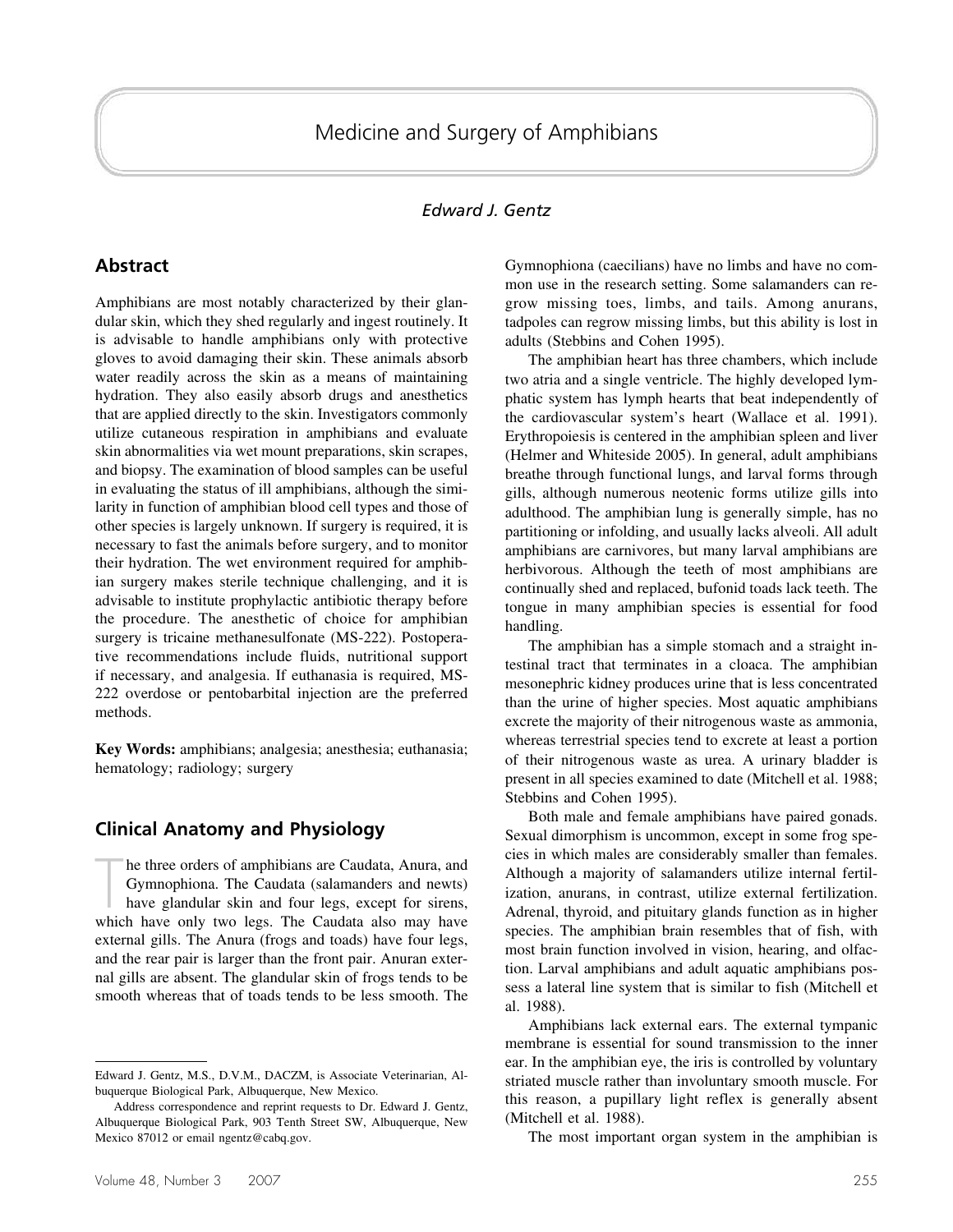generally considered to be the skin. These animals shed their skin regularly and ingest it routinely. Amphibian skin is easily damaged by handling, therefore it is recommended that all personnel wear premoistened powder-free latex gloves whenever they handle these animals. Gloves can also protect the handler from irritating and toxic secretions produced by the dermal glands of many amphibians. Because cutaneous respiration exists to some degree in all members of the species, the skin of amphibians is also an effective route for topical administration of antibiotics as well as anesthetics (Helmer and Whiteside 2005). However, before administering a substance by this route, it may be necessary to dilute it (e.g., enrofloxacin) to avoid irritating the animal's skin.

Amphibians are poikilothermic. When they are kept either above or below their preferred optimal temperature zone  $(POTZ<sup>1</sup>)$ , these animals may exhibit signs of anorexia and immunosuppression. Additionally, individuals kept above their POTZ may become agitated and exhibit abnormal color changes in the skin, while those kept below their POTZ may become lethargic and bloated, and show poor growth. Most amphibian species also absorb orally administered fluids poorly. For this reason, soaking, subcutaneous, or intracoelomic administration of fluids is significantly more effective than oral administration (Helmer and Whiteside 2005).

# **Diagnostic Tests**

The skin is one of the most important amphibian organs, therefore it is imperative to investigate any skin abnormality promptly and thoroughly. It is advisable to use wet-mount preparations, which are made by direct touch of the skin with a microscope slide and are less traumatic than skin scrapes. However, if neither procedure yields a diagnosis, it is necessary to consider performing a biopsy. Ascites in amphibians can result from cardiovascular, hepatic, or renal disease, therefore it is important to submit excess coelomic fluid collected via celiocentesis for fluid analysis, cytology, and bacterial and fungal culture. It is advisable to examine fecal samples routinely by both direct smear and flotation techniques. In cases in which fecal collection is difficult, an alternative method is to obtain samples via cloacal wash. Stomach content samples obtained via gastric wash can be informative in cases of bloat and other gastrointestinal disorders. Tracheal wash is indicated in cases of suspected pneumonia (Whittaker and Wright 2001).

Radiology is useful for investigating cases of skeletal, respiratory, and gastrointestinal disease. It is possible to take most amphibian radiographs without chemically restraining the animal but instead, by placing it in a resealable plastic bag that contains a small amount of water (Stetter

2001). With mammography and dental radiography units, it is possible to produce amphibian radiographs with greater detail and quality than with standard radiography machines. However, mammography and dental radiography film can be used successfully with traditional radiography machines. A viable alternative is to use digital radiography units, if they are available, because they are capable of producing high-quality images. As with mammalian or avian radiology techniques, two views (lateral and ventrodorsal) are recommended. Contrast studies are indicated for suspected cases of gastrointestinal obstruction (Hadfield and Whitaker 2005).

It is advisable to consider hematology in the diagnostic evaluation of any ill amphibian. In anurans, accessible venipuncture sites include the heart, ventral abdominal vein, femoral vein, and lingual vein. In salamanders, the preferred venipuncture site is the ventral tail vein. It is generally considered safe to take a blood volume of 1% of a healthy amphibian's body weight. In the case of ill amphibians, blood collection should be limited to half of that amount (Wright 2001a). Lithium heparin is the anticoagulant of choice. Gentle pressure applied with a cotton ball to the venipuncture site after the needle is removed will assist hemostasis (http://www.nwhc.usgs.gov/publications/ amphibian research procedures/blood samples.jsp). Amphibian erythrocytes are nucleated and are the largest blood cell among the vertebrates. It may be possible to perform complete blood counts in amphibians in the same manner as described in the literature for birds and reptiles (Wright 2001a). The ratio of leukocytes to erythrocytes in healthy amphibian blood ranges from 1:20 to 1:70 (Wright 2001a). Few studies have attempted to correlate leukogram changes in amphibians with specific disease processes. Early publications related to amphibian hematology described amphibian leukocytes based on their staining characteristics, as in other species (Jerrett and Mays 1973; Rouf 1969); however, the amount and degree of similarity in function of these cells between species remain largely unknown. Often red and white blood cell morphology is more informative than absolute cell counts. Viral inclusions, hemoparasites, and phagocytized bacteria are particularly informative. Many anurans possess paired dorsal lymph sacs, which constitute a convenient site for obtaining diagnostic samples of lymph fluid (Wright 2001a).

## **Preoperative Considerations**

To prevent intraoperative regurgitation, it is necessary to establish a fasting period for small amphibians before surgery for a minimum of 4 hours, and larger insectivorous amphibians for 48 hours. For amphibians on a diet of whole vertebrate prey, the fast before surgery should continue for 1 week.

Adequate presurgical hydration is essential for a successful surgical outcome, therefore soaking the amphibian patient in water for 1 hour before surgery is recommended

<sup>&</sup>lt;sup>1</sup>Abbreviations used in the article: MS-222, tricaine methanesulfonate; POTZ, preferred optimal temperature zone.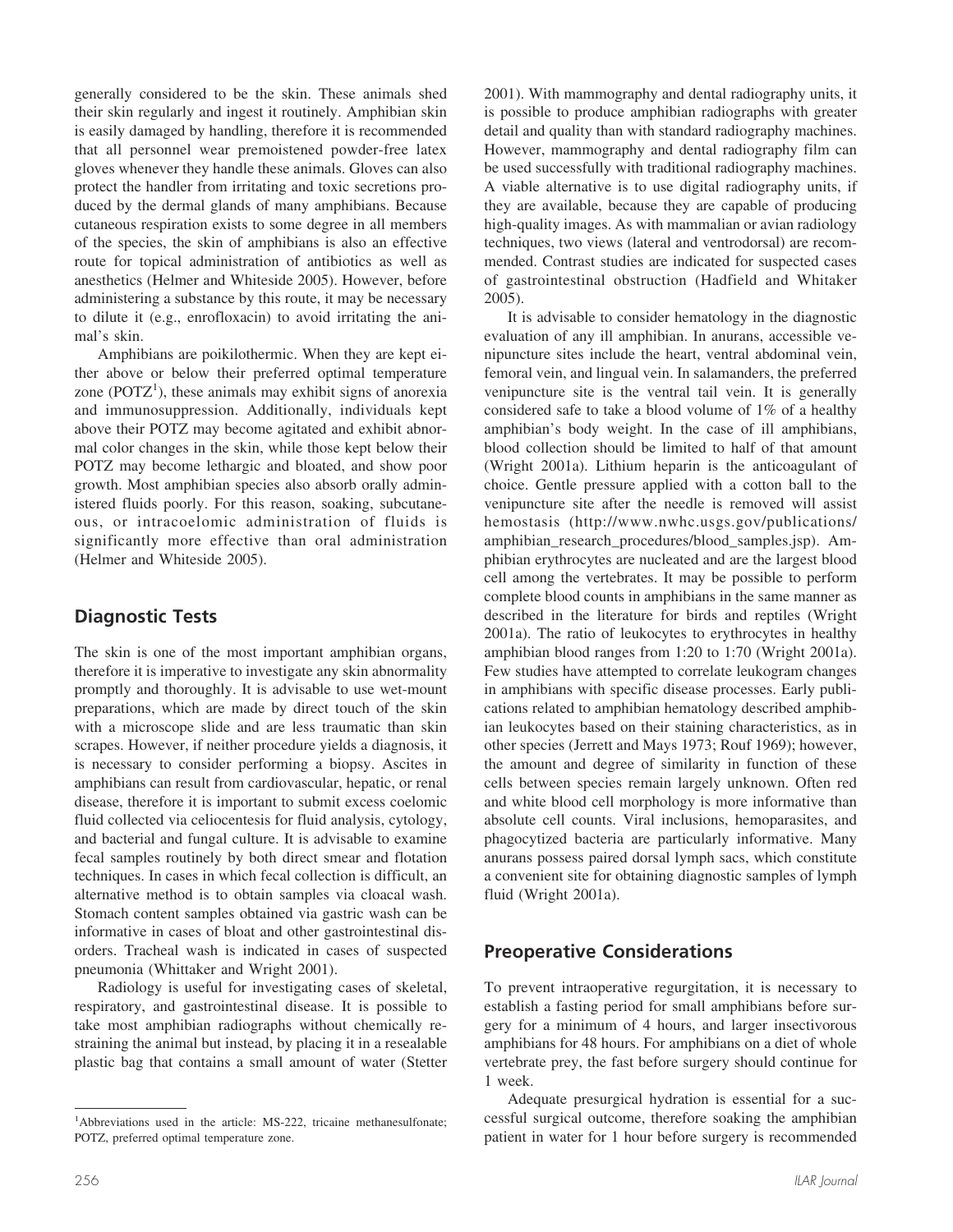(Wright 2001c). For the procedure, it is advisable to submerge the amphibian surgical patient at least partially in anesthetic-free water. The wet environment required for amphibian surgery makes sterile surgery a challenge, and these procedures are generally considered to be cleancontaminated. Sterile clear plastic drapes can be helpful, but adhesive drapes should never be used on amphibian skin. It is essential to institute prophylactic antibiotic therapy before surgery (Wright 2001c).

Surgical scrubs that contain soaps, detergents, isopropyl alcohol, or iodine products are contraindicated in amphibians. The recommended presurgical disinfectant is 0.75% chlorhexidine solution. It is necessary for sterile gauze soaked in the chlorhexidine to have direct contact with the surgical site for at least 10 minutes before surgery, and then for personnel to rinse the site with sterile saline. Absorbable suture such as polyglactin (Vicryl, Ethicon, Somerville, NJ), polydioxanone (PDS, Ethicon, Somerville, NJ), and polyglycolic acid (Dexon, United States Surgical, Norwalk, CT) are appropriate for internal use including muscle. Nonabsorbable monofilament suture such as nylon should be used for skin closure; 3-0 or 4-0 suture is generally adequate. Taper needles are preferable to cutting needles, and it is usually possible to remove sutures after 14 days (Brown 1995).

### **Anesthesia and Sedation**

In almost all instances, the anesthetic of choice for amphibian surgery is tricaine methanesulfonate (MS-222<sup>1</sup>; Argent Chemical Laboratories, Redmond, WA), which is an isomer of benzocaine. Most larval amphibians can be successfully anesthetized in a MS-222 solution of 0.2 g/L; however, adults generally require the higher concentration of 1.0 g/L. Induction times are typically  $\leq$  30 minutes using these techniques. It is important to buffer MS-222 solutions by adding sodium bicarbonate (baking soda) to the water to achieve a pH range between 7.0 and 7.4. When using MS-222 in amphibian patients, a light plane of anesthesia is indicated by the loss of the righting reflex and the corneal reflex. A deep plane of anesthesia is indicated when the withdrawal reflex to deep pain is lost. Once anesthesia is successfully induced, it is essential to transfer the amphibian patient to fresh water. If the amphibian patient begins to recover before the completion of the surgical procedure, it is advisable to deepen anesthesia by returning the animal to a 50% dilution of the induction solution (Downes 1995). Injectable ketamine at a dose of approximately 70 to 100 mg/kg delivered intramuscularly is an acceptable alternative to MS-222, but recovery can be prolonged up to 12 or even 18 hours.

Clove oil (eugenol) has been found to be an effective anesthetic in some amphibian species; however, there is the potential for the undesirable side effect of gastric prolapse to occur (Lafortune et al. 2001). Other techniques for amphibian anesthesia that were described in the older literature

(e.g., ether, acepromazine, or phencyclidine) are no longer appropriate, and investigators and instructors should not use these outdated techniques. Hypothermia is also unacceptable as a sedation technique for painful procedures.

Inhalant anesthetics such as isoflurane and sevoflurane may be delivered by conventional methods or bubbled directly into the water. These latter techniques, however, make scavenging of waste gas difficult. It is possible to perform minor procedures using no more than 1.0 mg/kg total dose of 2% lidocaine as a local anesthetic. Anesthetic monitoring is recommended during amphibian surgery, as in any other species. In some amphibian patients, it is possible to visualize the heartbeat directly; the use of a Doppler probe is also effective. An additional procedure for monitoring is to attach pulse oximeters to the extremities of the amphibian during surgery (Wright 2001b).

It is essential to monitor the amphibian patient during anesthetic induction to prevent drowning. If the anesthetic level becomes too deep, it is imperative to rinse the patient with clean well-oxygenated water until the animal recovers. During MS-222 anesthesia, gular respiration will slow or even cease; however, the heart rate is rarely affected. It is advisable to bubble 100% oxygen into the water during the surgical procedure to assist the amphibian patient's cutaneous respiration. Large amphibians may be intubated and ventilated for prolonged procedures. If the heart rate of the amphibian patient drops 20% or greater from baseline, it is necessary to remove the animal from the anesthetic solution and to recover the patient (Downes 1995).

## **Common Surgical Procedures and Techniques**

Skin incisions in amphibian patients are best made with a number 15 or number 11 scalpel blade. Everting suture patterns are recommended for skin closure, and interrupted patterns are preferred over continuous patterns. Alternatively, it is possible to use cyanoacrylate tissue adhesives for skin closure in some instances.

Microchips are often used to identify research amphibians. In anurans, a microchip may be placed subcutaneously; however, in salamanders, which lack subcutaneous space, the microchip should be placed intracoelomically through a small paramedian incision (Wright 2001c). It is also possible to identify individual amphibians by utilizing a toe-clipping technique, although this technique is recommended only for adult anurans (http://www.nwhc.usgs.gov/ publications/amphibian\_research\_procedures/toe\_clipping.jsp).

Lightweight intramedullary pins may be used to repair simple long-bone fractures. Compound or comminuted fractures are often best treated with amputation (which may well regenerate in salamanders). When amputating the hind limb of an anuran, it is necessary to remove the entire femur at its articulation to the pelvis. It may be necessary to manually assist these animals with shedding. For forelimb amputations, it is important to preserve a stump because male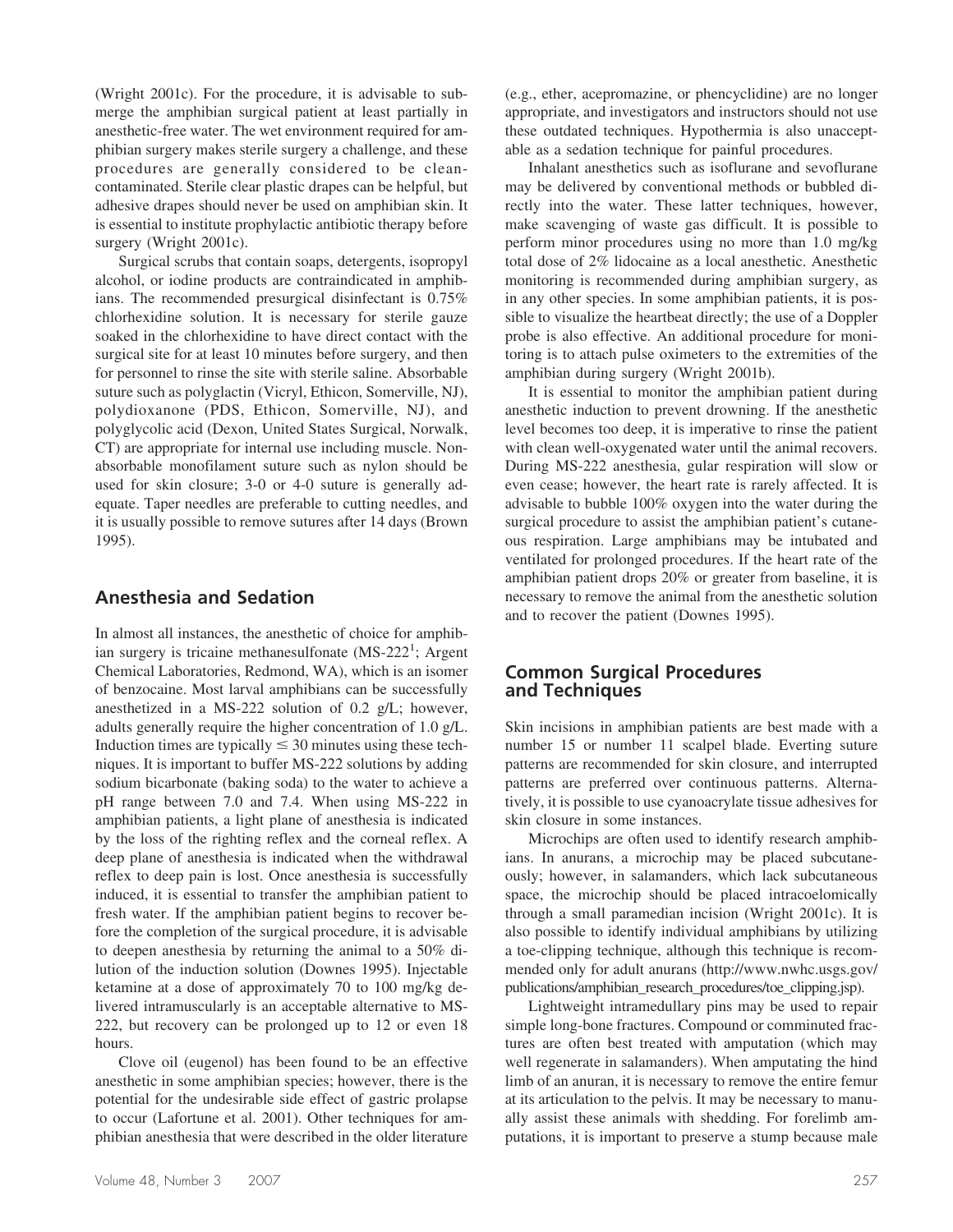anurans without forelimbs may be unable to successfully reproduce. It is necessary to consider euthanasia in cases of mandibular fractures, which carry a grave prognosis (Wright 2001c).

Laparoscopy is a tool that can be used to determine the gender of sexually monomorphic amphibians. Organ biopsies may also be obtained via laparoscopy. A paramedian approach is the preferred method for visualizing the heart, liver, bladder, and gastrointestinal tract, whereas a lateral approach is preferred for gonads, kidneys, and adrenals. Exploratory celiotomy may be required to investigate cases of anasarca (ascites) or coelomic masses, among other indications. A paramedian incision is recommended to avoid transecting the ventral abdominal vein. It is advisable to close the incision in two layers (Wright 2001c).

Endoscopy can be used to remove gastrointestinal foreign bodies; however, if this method is not successful, it is necessary to proceed to gastrotomy. The stomach should be stabilized with stay sutures before incision. Care is required to avoid contaminating the coelomic cavity with spilled gastric contents. Cystotomy to remove cystic calculi is less commonly required. In larger amphibians specimens, it is necessary to close gastrotomy and cystotomy incisions using a double layer technique. In smaller amphibians, a single layer closure may be adequate. Gonadectomy is a common amphibian surgery in a research setting. Surrounding mesenteric blood vessels can be prominent and can require ligation. Gonadectomized amphibians tend to become obese after surgery. Cloacal prolapse is a common problem in anurans more than salamanders. It is often not possible to replace such a prolapse without first shrinking the hyperemic tissue with either a hyperosmotic saline or a sugar solution. It is then necessary to coat the prolapsed tissue with a water-soluble lubricant before replacing it back through the cloacal opening using a cotton-tipped applicator. It may also be necessary to use a pericloacal pursestring suture to prevent the prolapse from recurring. If enucleation is required in an amphibian patient, it is important to avoid damaging the membrane that separates the eye from the oral cavity. Second intention healing is often preferred in such cases (Wright 2001c).

Ovariectomy is a common method used in various frog species for obtaining oocytes for embryological studies. This method makes it possible to excise a portion of egg mass from a donor animal without ligating any blood vessels, although complete ovariectomy does require ligation of the surrounding blood vessels. Small surgical clips work well for this purpose. Testicular biopsy is also a commonly used method in embryological and reproductive studies (Wright 2000).

## **Postoperative Care**

If the amphibian patient is still in a MS-222 solution at the conclusion of surgery, it is essential to transfer the animal to a warm, anesthetic-free bath and to rinse it copiously with fresh, well-oxygenated water. It is helpful to administer subcutaneous or intracoelomic postoperative fluids, especially after a gastrotomy. Two easily formulated solutions for use in amphibian patients are (1) one part of saline (0.9% NaCl) mixed with two parts of 5% dextrose, and (2) seven parts of saline mixed with one part of sterile water. An appropriate dose of either solution is 25 mL/kg of body weight (Wright 2006). An important adjunct to maintain hydration and restore the health of ill amphibians is to soak the animals in balanced electrolyte solutions. Two such formulations are (1) amphibian Ringer's solution (6.6 g NaCl, 0.15 g CaCl, 0.15 g KCl, and 0.2 g NaHCO<sub>3</sub> per liter of dechlorinated water), and (2) Holtfreter's solution (3.46 g NaCl, 0.1 g  $CaCl<sub>2</sub>$ , 0.05 g KCl, and 0.2 g NaHCO<sub>3</sub> per liter of dechlorinated water).

It may be necessary to assist the amphibian patient with feeding for a brief period after any surgical procedure. Suitable choices for nutritional support in amphibians that are not self-feeding include the following: A/D Prescription Diet (Hill's Pet Nutrition, Topeka, KS); and a slurry made of ReptoMin pellets (Tetra, Blacksburg, VA) (Hadfield and Whittaker 2005). After gastrotomy, it is essential to withhold feeding for 1 week and to offer only small meals for the next month.

Antibiotic therapy is routinely recommended after any surgical procedure. The recommended duration of therapy is 2 weeks after an amputation, 3 weeks after fracture repair, and up to 6 weeks for open fractures (Wright 2001c). Some antibacterials commonly used in amphibians include amikacin (5 mg/kg IM, SC, or ICe, q48h), ceftazadime (20 mg/kg IM q72h), and enrofloxacin (5-10 mg/kg IM, SC, or PO q24h) (Hadfield and Whitaker 2005). Currently there is a poor understanding of analgesia in amphibians, but some of the analgesics that are recommended for amphibian patients include the following: buprenorphine (38 mg/kg SC), butorphanol (0.2-0.4 mg/kg IM), fentanyl (0.5 mg/kg SC), meperidine (49 mg/kg SC), morphine (38-42 mg/kg SC), and nalorphine (122 mg/kg SC) (Machin 1999). A current "Compendium of Drugs and Compounds Used in Amphibians" (Smith 2007) appears elsewhere in this issue.

# **Humane Euthanasia**

Prolonged immersion in a MS-222 solution (10 g/L) is an effective and stress-free form of amphibian euthanasia. Also effective is pentobarbital (100 mg/kg) administered by intracardiac, intracoelomic, or subcutaneous lymph sac injection. It is important to note that pithing and traumatic blows to the head are not recommended methods of euthanasia. Moreover, the following techniques are also not acceptable for euthanasia of amphibians: carbon dioxide, decapitation, electrocution, exsanguination, freezing, and hyperthermia (Wright 2001b).